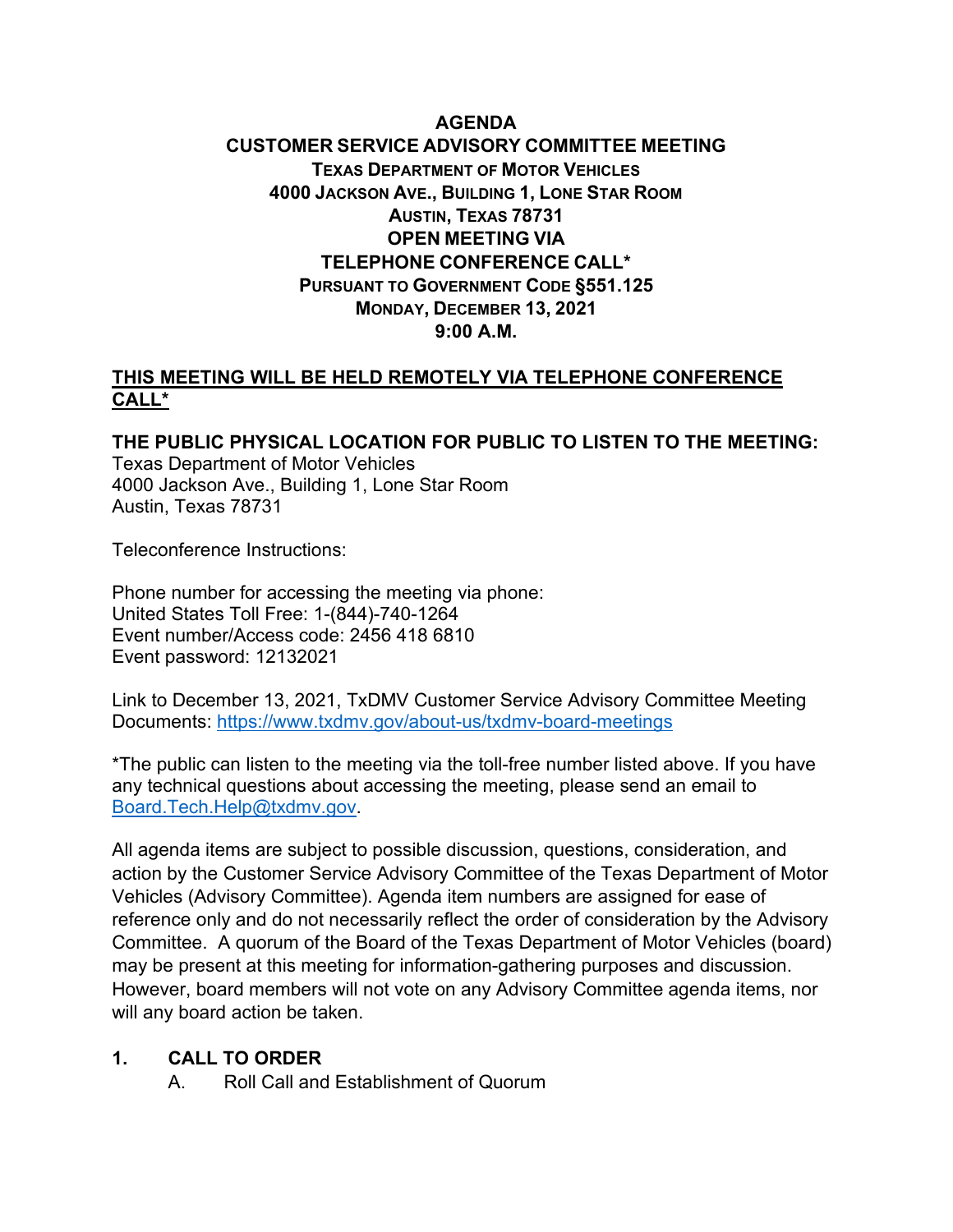## **2. DISCUSSION, BRIEFING, AND ACTION ITEMS**

- A. Limited Service Deputy Presentations on Potential Operational Costs Reduction Efforts (BRIEFING, DISCUSSION, AND POSSIBLE ACTION ITEM)
- B. Tax Assessor-Collector Presentation on Potential Operational Costs Reduction Efforts - Tax Assessor-Collectors Association of Texas President and TxDMV Liaison (BRIEFING, DISCUSSION, AND POSSIBLE ACTION ITEM)
- C. Overview and Statistical Data on Limited Service Deputy Potential Operational Costs Reduction Efforts - Vehicle Titles and Registration Division (BRIEFING ITEM)

# **3. PUBLIC COMMENT**

## **4. ADJOURNMENT**

The Advisory Committee will allow an open comment period to receive public comment on any agenda item or other matter that is under the jurisdiction of the Advisory Committee. No action will be taken on matters that are not otherwise part of the agenda for the meeting. For subjects that are not otherwise part of the agenda for the meeting, Advisory Committee members may respond in accordance with Government Code Section 551.042 and consider referring the matter to the board.

If you want to comment on any agenda item (including an open comment under Item #3), you must send an email to GCO General@txdmv.gov with one of the following prior to the agenda item being taken up by the Advisory Committee:

> 1. a completed registration form (available on the TxDMV webpage for the Board and other public meetings: [https://www.txdmv.gov/about-](https://www.txdmv.gov/about-us/txdmv-board-meetings)

#### [us/txdmv-board-meetings\)](https://www.txdmv.gov/about-us/txdmv-board-meetings); or

- 2. the following information:
	- a. the agenda item you wish to comment on;
	- b. your name;
	- c. your address (optional), including your city, state, and zip code; and
	- d. who you are representing.

You must wait for the presiding officer to call on you before you verbally make your comment. Each speaker will be limited to three minutes, and time allotted to one speaker may not be reassigned to another speaker.